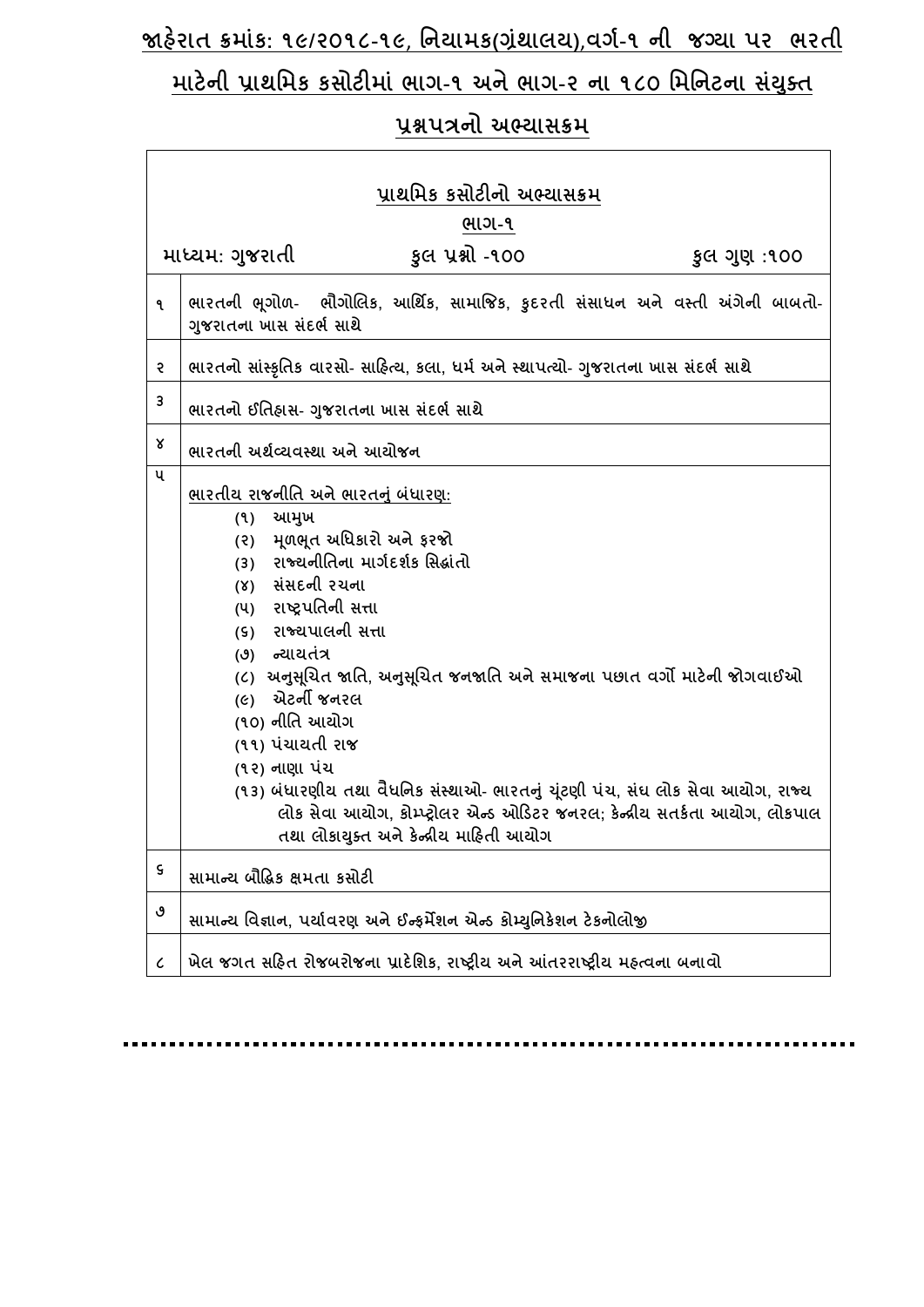| <b>Syllabus of Preliminary Test</b>                                          |                                                                                                                                                                                                                                                                                                                                                                                                                                                                                                                                                                                                                                                                                                                                                                                                                       |  |
|------------------------------------------------------------------------------|-----------------------------------------------------------------------------------------------------------------------------------------------------------------------------------------------------------------------------------------------------------------------------------------------------------------------------------------------------------------------------------------------------------------------------------------------------------------------------------------------------------------------------------------------------------------------------------------------------------------------------------------------------------------------------------------------------------------------------------------------------------------------------------------------------------------------|--|
| Part-1<br><b>Total Questions: 100</b><br>Medium: Gujarati<br>Total Marks-100 |                                                                                                                                                                                                                                                                                                                                                                                                                                                                                                                                                                                                                                                                                                                                                                                                                       |  |
| $\mathbf{1}$                                                                 | Geography of India-Physical, Economic, Social, Natural Resources and population related<br>topics- with special reference to Gujarat                                                                                                                                                                                                                                                                                                                                                                                                                                                                                                                                                                                                                                                                                  |  |
| $\overline{2}$                                                               | Cultural heritage of India-Literature, Art, Religion and Architecture- with special reference<br>to Gujarat                                                                                                                                                                                                                                                                                                                                                                                                                                                                                                                                                                                                                                                                                                           |  |
| 3                                                                            | History of India with special reference to Gujarat                                                                                                                                                                                                                                                                                                                                                                                                                                                                                                                                                                                                                                                                                                                                                                    |  |
| $\overline{4}$                                                               | Indian Economy and Planning                                                                                                                                                                                                                                                                                                                                                                                                                                                                                                                                                                                                                                                                                                                                                                                           |  |
| 5                                                                            | Indian Polity and the Constitution of India:<br>Preamble<br>(1)<br><b>Fundamental Rights and Fundamental Duties</b><br>(2)<br>Directive Principles of State Policy<br>(3)<br><b>Composition of Parliament</b><br>(4)<br>Powers of the President of India<br>(5)<br>Powers of Governor<br>(6)<br>Judiciary<br>(7)<br>Provisions for Scheduled Castes, Scheduled Tribes and backward classes of the<br>(8)<br>society<br><b>Attorney General</b><br>(9)<br>(10) NITI Aayog<br>$(11)$ Panchayati Raj Institutions<br>$(12)$ Finance Commission<br>(13) Constitutional and Statutory Bodies: Election Commission of India, Union Public<br>Service Commission, State Public Service Commission, Comptroller and Auditor<br>General; Central Vigilance Commission, Lokpal and Lokayukta, Central<br>Information Commission |  |
| 6                                                                            | <b>General Mental Ability</b>                                                                                                                                                                                                                                                                                                                                                                                                                                                                                                                                                                                                                                                                                                                                                                                         |  |
| $\overline{7}$                                                               | General Science, Environment and Information & Communication Technology                                                                                                                                                                                                                                                                                                                                                                                                                                                                                                                                                                                                                                                                                                                                               |  |
| 8                                                                            | Daily events of Regional, National and International Importance including Sports                                                                                                                                                                                                                                                                                                                                                                                                                                                                                                                                                                                                                                                                                                                                      |  |

 **\*\*\*\*\*\*\*\*\***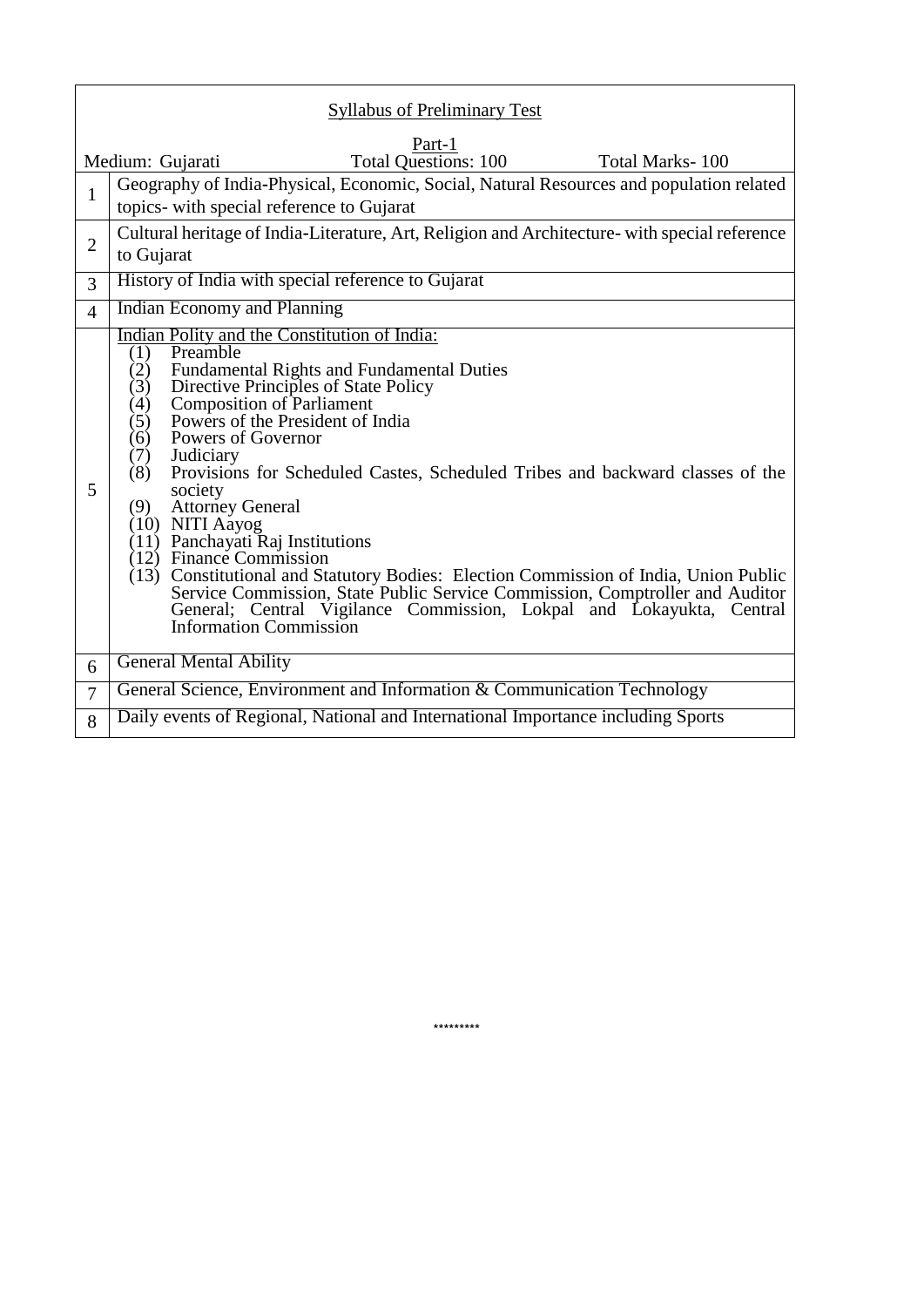# **Syllabus of the Preliminary Examination for the recruitment of Director of Libraries, Class-I (Advt. No: 19/2018-19) PART-2**

# **Total questions: 200 Medium: English/Gujarati Total Marks: 200 1. General concepts of library**

Types of Libraries National, Public, Academic and Special Objectives, Structure and Functions, Digital Libraries Concept, Virtual Libraries Concept, Types of users. User studies. User education, Role of UGC in the growth and development of libraries and Information Centers in Institutions of higher education in India, Role of Raja Ram Mohan Roy Library Foundation (RRLF).

# **2. Information Science**

Information, Information Science, Information Society Information as a Resource/Commodity Information Transfer Cycle Generation, Collection, Storage and Dissemination Role of Information in Planning, Management. Socio-economic Development, Technology transfer Communication Channels, barriers Intellectual Property Rights Concept, Copyright, Censorship Print and Non-print Media Library and Information Policy at the National Level.

## **3. Library science**

Laws of Library Science, Library Resource Sharing and Networking, Library Movement and Library Legislation in India, Library Extension Services, Library and Information Science Education in India, Library and Information Profession Library Associations in India, Library Associations Organizations at International level FID. IFLA and UNESCO.

## **4. Sources**

Sources of Information Primary, Secondary and Tertiary Documentary and Non-documentary Reference Sources Encyclopedias, Dictionaries, Geographical Sources, Biographical Sources, Year-books/Almanacs, Directories, and Handbooks. Statistical (salient features and evaluation) Bibliographical Sources Bibliographies. Union Catalogues, Indexing and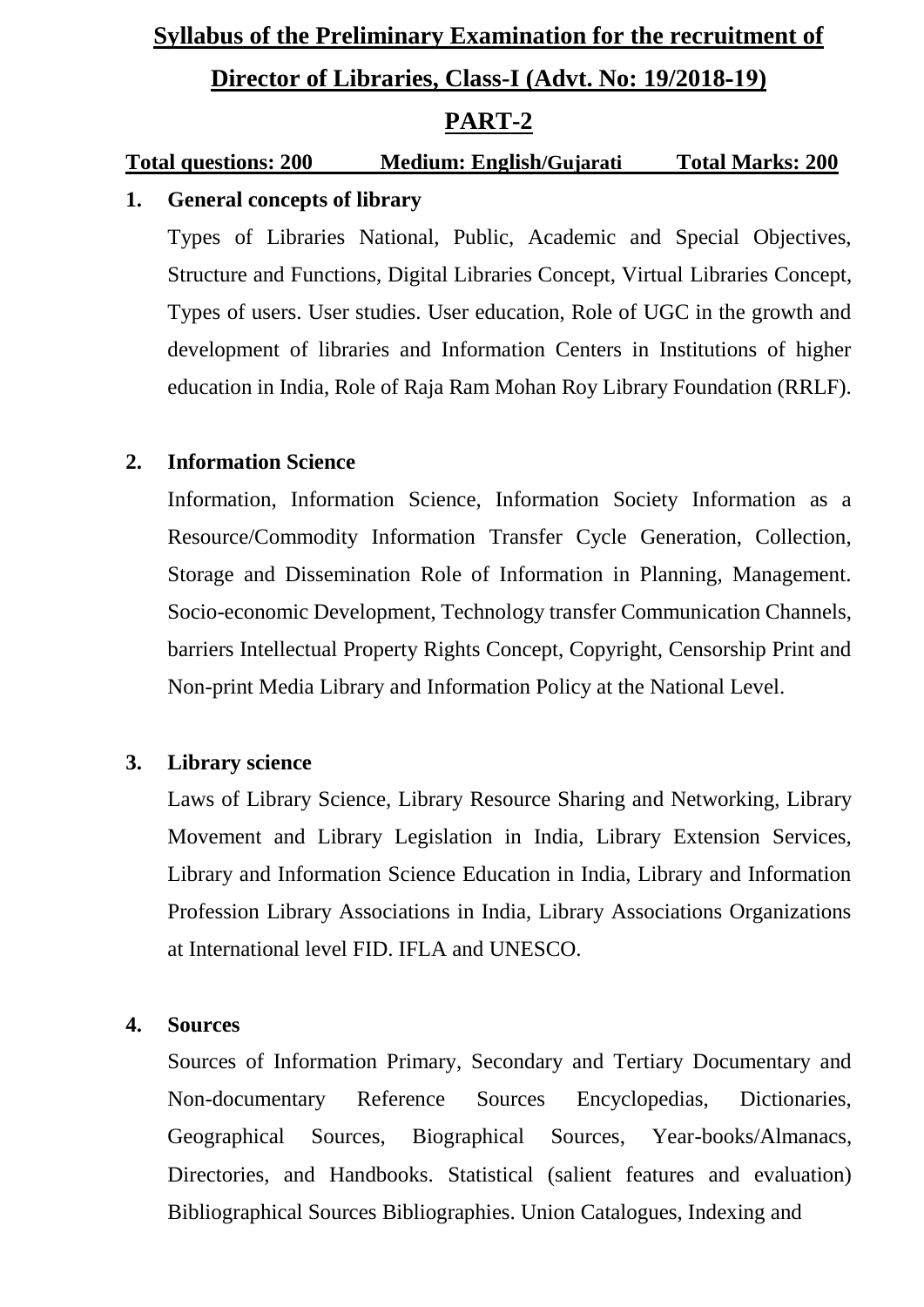Abstracting Journals (salient features and evaluation) E-documents, E-books, E-Journals Databases Bibliographic, Numeric and Full Text Evaluation.

## **5. Services**

Reference and Information services. Referral Service, Bibliographic Service, Indexing and Abstracting Service, CAS, SDI, Digest. Service, Trend Report, Online Services, Translation Services, Reprographic Services.

#### **6. General management**

Management Principles, Functions, Schools of Thought. Planning, Organization Structure, Decision making, System Study Analysis, Evaluation and Design, Collection Development Books, Serials. Non-book Materials-Selection, Acquisition, Maintenance; ISBN. ISSN, cataloguing-in- Publication (CIP), Human Resources Management Manpower Planning, Job analysis. Job description. Selection, Recruitment, Motivation Training and Development, Staff Manual, Leadership and Performance Evaluation, Delegation of authority, Financial Management Resource Generation, Types of Budgeting, Cost and, Cost-Benefit analysis PERT, CPM, Library Buildings and Equipment's Performance Evaluation of Libraries/Information Centers and Services Marketing Information product and services Total Quality Management (TQM).

## **7. Management of library books**

Organization of knowledge/Information, Modes of formation of subjects Library Classification Canons and Principles, Library Classification Schemes DDC, UDC and CC, Library Cataloguing Canons and Principles, Library Cataloguing Codes CCC and AACR-II, Bibliographic Records International standards ISBDs, MARC and CCF, Indexing Pre-coordinate, Post-coordinate Vocabulary Control Thesaurus, Lists of Subject Headings, Databases Search Strategies, Boolean Operators, Knowledge Management.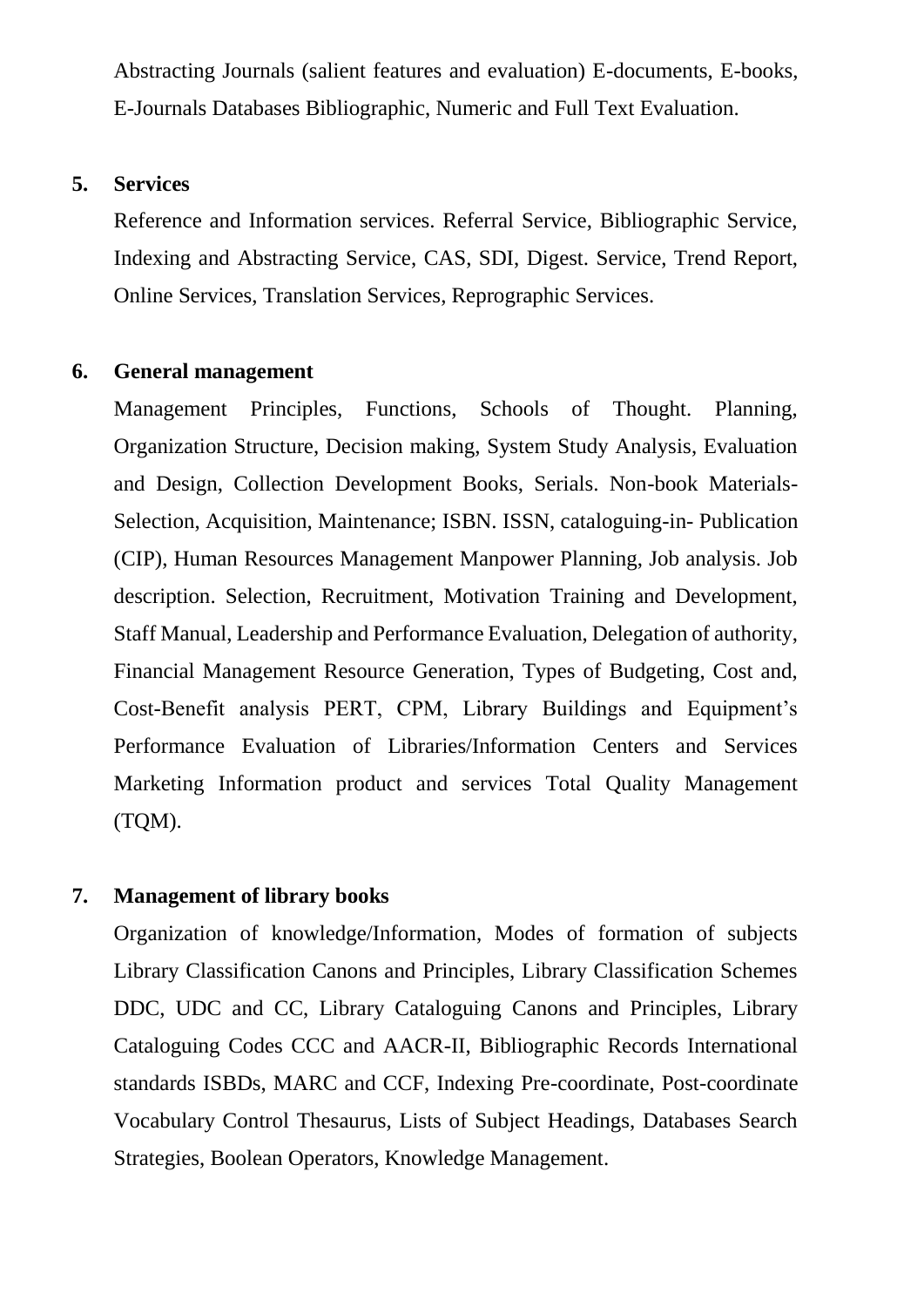## **8. Technology in library management**

Library Automation Areas of automation, Planning, Hardware and Software Selection, OPAC, Networks ERNET, NICNET. DELNET, JANET, BLAISE, OCLC. INFLIBNET, INTERNET Components, Services, Browsing Web Browsers. Search Engines, Meta-Data, Digital Object Identifier (DOI), National and International Information Systems NISSAT. NASSDOC, INSDOC. DESIDOC. INIS. AGRIS, MEDLARS, INSPEC.

## **9. Research and methodology**

Types of Research Basic. Applied, Interdisciplinary, Research Design, Scientific Method, Hypotheses, Data Collection, Sampling, Methods of Research Historical, Descriptive, Case Study. Survey, Comparative and Experimental. Statistical Methods, Data Analysis, Report Writing, Research Methods in Library and Information Science and Services Bibliometrics.

# **10. Current Trends and Recent Advancements in the field of Library and Information Science.**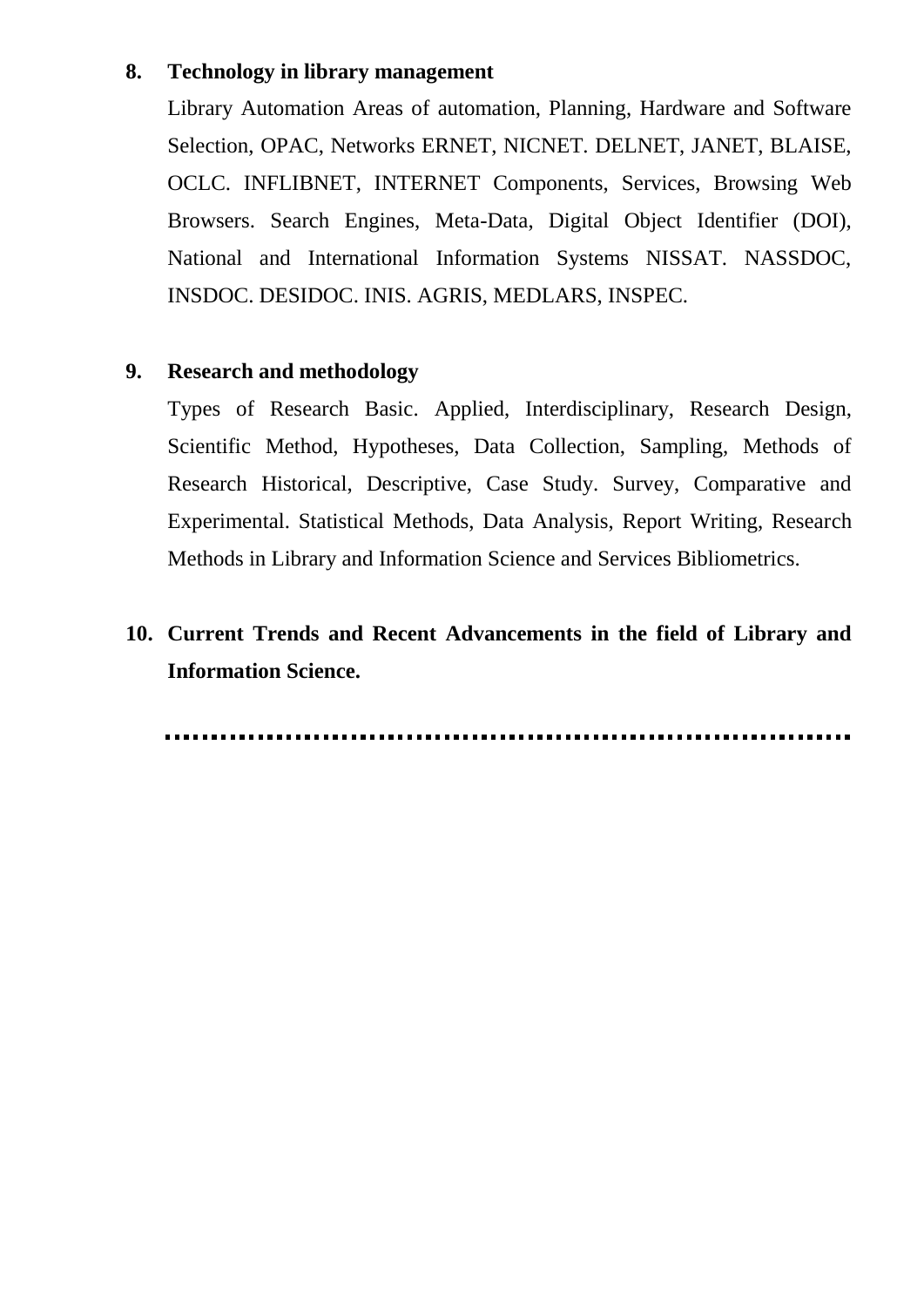**નિયામક (ગ્રાંથાલય), વર્ગ-૧(જા. ક્ર.-૧૯/૨૦૧૮-૧૯) િી જગ્યા પર ભરતી માટેપ્રાથનમક**

# **કસોટીિો અભ્યાસક્રમ**

#### **ભાર્ - ૨**

**કુલ ગણુ – ૨૦૦ કુલ પ્રશ્નો – ૨૦૦ માધ્યમ – ગજુ રાતી/અંગ્રેજી**

**૧. ગ્રાંથાલય અંર્ેિા સામાન્ય ખ્યાલો:** 

**ગ્રાંથાલયિા પ્રકાર**: **રાષ્ટ્રીય**, **સાવગજનિક ર્ૈક્ષલણક અિેસાંર્ોધિાત્મક ગ્રથાં ાલયોનાંુમાળખાંુ અિે કાયો, યાાંત્રીક ગ્રાંથાલય નવભાવિા**, **ઉપભોક્તાિા પ્રકાર**, **ઉપભોક્તાિો અભ્યાસ**, **ઉપભોક્તાઓિી કેળવણી**, **ઉચ્ચતર કેળવણી સાંસ્થાઓમાાં ગ્રાંથાલયો અિે માહહતીકેન્રોિી વદ્ધૃદ્ અિેનવકાસમાાં યનુિવનસિટી ગ્રાન્ટ કમીર્િ**(**ય**.**ુજી**.**સી**)**િો ફાળો**, **રાજા રામમોહિ રોય**, **લાયબ્રેરી ફાઉન્ડેર્િિો ગ્રથાં ાલયક્ષેત્રોિો ફાળો**.

**૨. માહહતી નવજ્ઞાિ:** 

**માહહતી**, **માહહતી નવજ્ઞાિ માહહતીિો સમાજ**, **માહહતી સામગ્રી સ્ત્રોત**/**સાધિો**, **માહહતી સ્થળાાંતર પ્રહક્રયા વ્યત્ુપનત્ત**, **સાંગ્રહ અિેનવતરણ પ્રહક્રયા**, **પહરયોજિા**, **વ્યવસ્થા**, **સામાજજક અિે આનથિક નવકાસ**, **તકિીકી પહરવતગિ ઔદ્યોલર્ક પહરવતગિમાાં માહહતીિો ફાળો**, **સદાં ેર્ા વ્યવહાર માર્ગમાાંઆવતી અડચાણો**, **બૌનધક હક્કો**- **નવચાર**, **કોપીરાઇટ સેન્સરર્ીપ છાપેલા અિેિહી છપાયેલા** (Book Non Book Materials) **રશ્ય**-**શ્રાવ્ય સાધિો રાષ્ટ્રીય કક્ષાએ ગ્રાંથાલય અિેમાહહતીિી િીનતઓ રાષ્ટ્રીય ક્ષેત્રે ગ્રાંથાલય અિેમાહહતી નવજ્ઞાિિાાં િીનતમત્તાિા ધારા**- **ધોરણો**.

**૩. ગ્રાંથાલય નવજ્ઞાિ:**

**ગ્રાંથાલય નવજ્ઞાિિા પાાંચ સ ૂત્રો**, **ગ્રાંથાલયિો ઉપયોર્**, **સ્ત્રોત અિેઆયોજિ**, **ભારતમાાં ગ્રાંથાલય ધારો અિેગ્રાંથાલયોિી ચળવળ**, **ગ્રાંથાલય સેવાિો ન્યાય**, **ભારતમાાં ગ્રાાંથાલય અિેમાહહતી નવજ્ઞાિિો અભ્યાસ**, **વ્યવસાનયક ગ્રાાંથાલય અિે માહહતી**, **ભારતમાાં ગ્રાંથાલય સાંર્ઠિો**, **આંતરરાષ્ટ્રીય કક્ષાિા ગ્રાંથાલય સાંર્ઠિો અિેસાંસ્થાઓ**- **ફીડ**, **ઇફલા અિેયિુ ેસ્કો.**

**૪. સ્ત્રોતો:** 

**માહહતી સ્ત્રોતો**- **પ્રાથનમક**, **માધ્યનમક અિેતનૃતયકક્ષા લેખો અિેસામગ્રી**, **સાંદભગ સ્ત્રોતો**- **જ્ઞાિકોષ**, **ર્બ્દકોષ**, **અિેમાહહતી પસ્ુસ્તકા**, **આંકડાકીય** (**મખ્ુય આકૃનતઓ અિેમ ૂલયાાંકિ**) **વાડ્મય સ ૂલચ સ્ત્રોતો**- **વાડ્મય સ ૂલચ સાંઘસ ૂલચ સામાનયકનાંુનિદેર્ીકરણ અિેસાર સક્ષાં ેપીકરણ** (**મખ્ુય આકૃનતઓ અિેમલુયાકાં િ**), **ઇ**.**લેખો**, **ઇ**.**પસ્ુતકો**, **ઇ**.**સામનયકો**, **આધાર સામગ્રી**- **વાડ્મય સ ૂલચ આંકડાકીય અિેપણૂ ગગ્રથાં ોનાંુમ ૂલયાાંકિ.**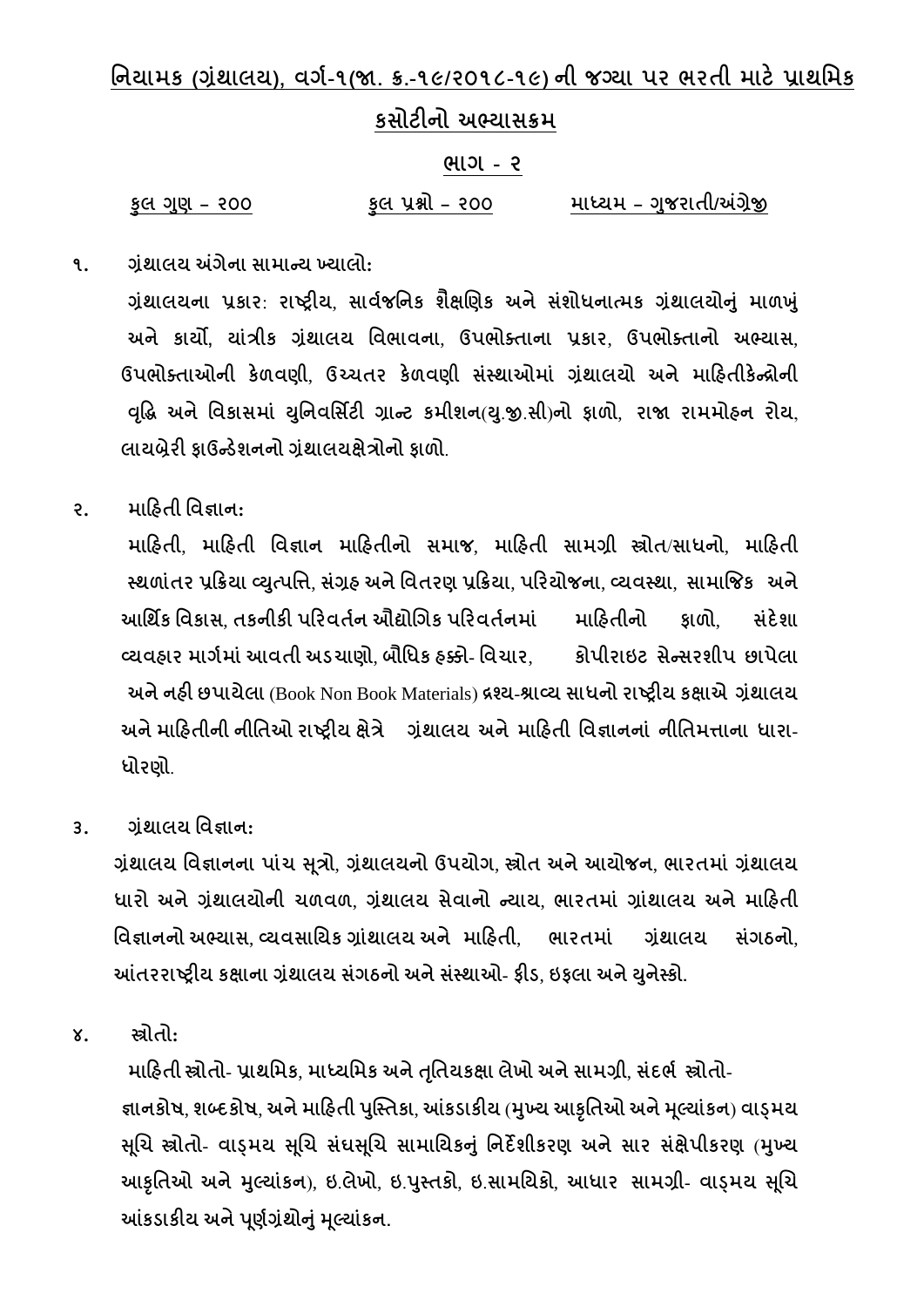# **૫. સેવાઓ:**

**સાંદભગ અિેમાહહતી સેવાઓ સાંબનધત સેવાઓ**, **વાડ્મય સ ૂલચ સેવા નિદેર્ીકરણ અિેસાર સક્ષાં ેપીકરણ**, **સેવા**, **અદ્યતિ અવબોધિ સેવા**(CAS) **પસાંદર્ી યક્ુત પ્રચાર માહહતી**, **સારસેવા**, **નવષય અહવે ાલ**, **સાંબાંનધત સેવાઓ** (**ઓિલાઈિ સનવિસ**), **અનવુ ાદ સેવાઓ**, **પ્રનતનિમાગણ સેવાઓ**.

**૬. સામાન્ય ગ્રાંથાલય સાંચાલિ:** 

**સાંચાલિ વ્યવસ્થા**, **નસદ્ાાંતો કાયો**, **મખ્ુય હતે ઓુ** , **આયોજિ માળખાકીય વ્યવસ્થા**, **નિણગય ર્સ્ક્ત**, **અધ્યયિ પદ્નત**- **પથ્ૃથકરણ**, **મ ૂલયાાંકિ અિેઆકૃનતઓ**, **નવષય સાંગ્રહિો નવકાસ**-**પસ્ુતકો**, **સામાનયકો**- **અગ્રાંથ સામગ્રી નવષય**, **પસાંદર્ી**, **પસ્ુતકો ખરીદી પ્રકીયા** SBN, ISSN, **પ્રકાર્કનાંુસ ૂલચપત્રક**, **કમગચારીર્ણનાંુસાંચાલિ કમગચારીર્ણનાંુઆયોજિ**, **સેવાનુ પથ્ૃથકરણ**, **સેવાનુનવસ્તતૃ ીકરણ**, **પસાંદર્ી ભરતી**, **હતે લુ ક્ષી તાલીમ અિેનવકાસ**, **કમગચારીર્ણનાંુ કાયગ િેતત્ૃવ અિેયોગ્યતાનાંુ મલુયાકાં િ**, **યોગ્ય વ્યસ્ક્તનાંુપ્રનતનિનધત્વ**, **િાણાાંકીય વ્યવસ્થા**, **સમય યસ્ુક્ત**, **ભાંડોળિા પ્રકાર**, **આવક**-**જાવકિાાં લાભોનાંુ પથ્ૃથકરણ, પટગ** (PERT)**, સી**.**પી**.**એમ**.(CPM), **ગ્રાંથાલયભવિ અિેસાધિ સામગ્રી**, **ગ્રાંથાલયો**/**માહહતી કેન્રોિી સેવાનાંુ મલુયાકાં િ**, **માહહતી બજાર વસ્તલુ ક્ષી અિેસેવાઓ**, **ટોટલ ક્વોલીટી મેિેજમેન્ટ** (TQM)**.**

**૭. ગ્રાંથાલય પસ્ુતકોનાંુસાંચાલિ:** 

**જ્ઞાિ અિેમાહહતી સેવાઓનાંુસાંચાલિ**, **નવષય નિમાગણિી પ્રક્રીયાઓ**, **ગ્રાંથાલ વર્ીકરણ સ ૂત્રો અિે નસદ્ાાંતો**, **ગ્રાંથાલય વર્ીકરિ પદ્નતઓ**- **ડી**.**ડી**.**સી**., **ય**.**ુડી**.**સી અિેસી**.**સી**., **ગ્રાંથાલય સ ૂલચકરણ સ ૂત્રો અિેનસદ્ાાંતો**, **ગ્રાંથાલય સ ૂલચકરણ પદ્નતઓ સી**.**સી**.**સી**. **અિેએ**.**એ**.**સી**.**આર**., **વાડ્મય સ ૂલચ સાંગ્રહ**,**પ્રમાણ અિેધોરણો આંતરરાષ્ટ્રીય માિાાંક**(**ધોરણો**) **આઈ**.**એસ**.**બી**.**ડી**.**એસ**.(ISBDS) **માકગ (**MARC), **સી**.**સી**.**એફ. (**CCF), **નિદેર્ીકરણ**-**પ્રી**. **કોઓડીિેટ**, **પોસ્ટ કોઓડીિેટ પ ૂવગભ ૂનમકા**, **પ્રાશ્વાત ભનુમકા**, **ર્બ્દભાંડોળ નિયાંત્રણ**- **પયાગયવાચી ર્બ્દ સ ૂલચકોષ**, **નવષયમથાળા સ ૂલચ**, **આધારસામગ્રી**- **ર્ોધિીનત**, **સાંચાલિ**, **જ્ઞાિસાંચાલિ.** 

**૮. રીસચગએન્ડ મેથોડોલોજી:** 

**ગ્રાંથાલય યાાંત્રીકરણ**-**યાાંત્રીકરણિો નવસ્તાર આયોજિ હાડગવેર**, **સોફ્ટવેર પસાંદર્ી ઓપેક** (OPAC), **સર્ાં ઠિોનાંુકાયગ**, **અરિેટ**(ERNET), **િાઇસિેટ**(NICEET), **ડેલિેટ**(DELNET), **જેિેટ**(JANET), **બ્લેઇટ** (BLAISE) (OCLC), **ઈન્ફ્લીબિેટ** (INFLIBNET), **ઇન્ટરિેટ**-**સાધિો**, **સેવાઓ**, **બ્રાઉઝીંર્**,**વેબ, બ્રાઉઝસગ**, **ર્ોધ પ્રક્રીયા મેટા**-**ડેટા**, **ડીજીટલ ઓબજેક્ટ**, **આઇડન્ટીફાયર**(ODI), **રાષ્ટ્રીય અિેઆંતરાષ્ટ્રીય માહહતીિી પદ્નતઓ**- **નિસ્સાત**, **િાસડૉક**, **ઇન્સકોડ**, **ડેસીડૉક**, **ઇિીસ**, **એગ્રીસ**, **મેડલસગ**, **ઇિસપેક.**